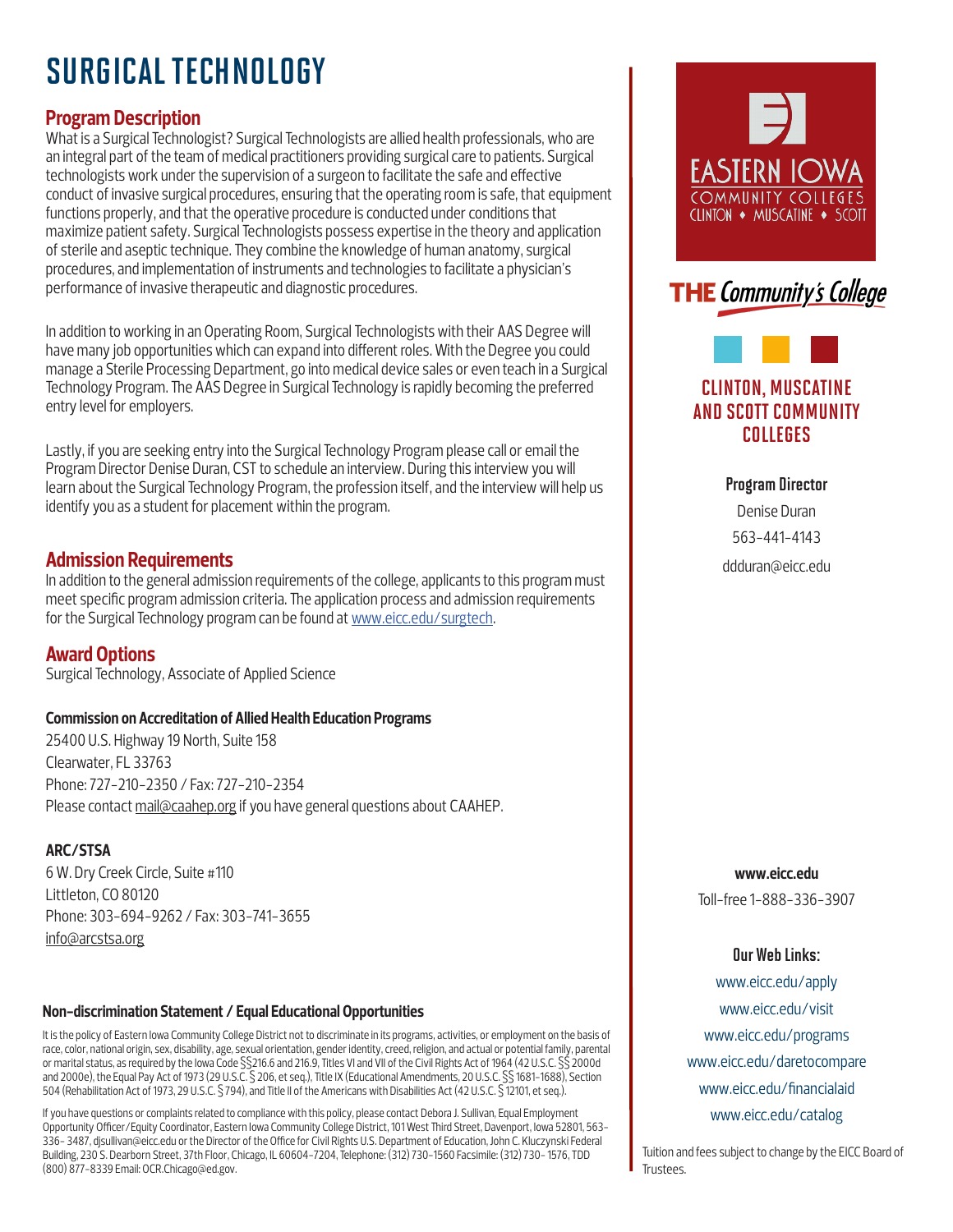# SURGICAL TECHNOLOGY

# **Surgical Technology - Fall Start, AAS Degree**

| <b>PREREQUISITE COURSES</b> |                                                       | <b>Credits</b>     |  |  |
|-----------------------------|-------------------------------------------------------|--------------------|--|--|
| BIO-168                     | Human Anatomy and Physiology I                        | 4.00               |  |  |
| BIO-173                     | Human Anatomy and Physiology II                       | 4.00               |  |  |
| BIO-186                     | Microbiology                                          | 4.00               |  |  |
| CSC-110                     | Introduction to Computers                             | 3.00               |  |  |
| <b>ENG-105</b>              | Composition I                                         | 3.00               |  |  |
| <b>HSC-113</b>              | Medical Terminology                                   | 2.00               |  |  |
| <b>MAT-110</b>              | Math for Liberal Arts OR                              | 3.00               |  |  |
| <b>HSC-137</b>              | Math for Healthcare                                   |                    |  |  |
| PSY-111                     | Introduction to Psychology                            | 3.00               |  |  |
|                             |                                                       | $\overline{26.00}$ |  |  |
| <b>TERM1</b>                |                                                       |                    |  |  |
| <b>BUS-161</b>              | <b>Human Relations</b>                                | 3.00               |  |  |
| CSP-110                     | Infection Control and Health Regulations              | 2.00               |  |  |
| FLS-141                     | Elementary Spanish   [4.00 credits] OR                | 4.00               |  |  |
| <b>HUM-110</b>              | Changes and Choices [3.00 credits] OR                 |                    |  |  |
| <b>HUM-183</b>              | Living with Space, Time and Technology [3.00 credits] |                    |  |  |
| <b>SUR-110</b>              | Introduction to Surgical Technology                   | 5.00               |  |  |
| <b>SUR-421</b>              | Surgical Technology Pharmacology                      | 1.00               |  |  |
|                             |                                                       | 15.00              |  |  |
| <b>TERM2</b>                |                                                       |                    |  |  |
| <b>SPC-112</b>              | <b>Public Speaking</b>                                | 3.00               |  |  |
| <b>SUR-225</b>              | Surgical Technology II                                | 4.00               |  |  |
| SUR-330                     | <b>Surgical Technology Specialties</b>                | 3.00               |  |  |
| <b>SUR-518</b>              | Clinical I                                            | 2.50               |  |  |
|                             |                                                       | 12.50              |  |  |
| <b>TERM3</b>                |                                                       |                    |  |  |
| <b>SUR-450</b>              | Advanced Concepts in Surgical Technology              | 4.00               |  |  |
| <b>SUR-524</b>              | Clinical II                                           | 6.50               |  |  |
|                             |                                                       | 10.50              |  |  |
|                             |                                                       |                    |  |  |
|                             |                                                       |                    |  |  |

# **Surgical Technology - Spring Start, AAS Degree**

| <b>PREREQUISITE COURSES</b> |                                | <b>Credits</b> |
|-----------------------------|--------------------------------|----------------|
| BIO-168                     | Human Anatomy and Physiology I | 4.00           |

## **Clinton Community College**

1000 Lincoln Boulevard, Clinton, IA 52732 563-244-7001 1-800-638-0559 www.facebook.com/clintoncommunitycollegeia

> **Admissions Officer Heather Evans**

hlevans@eicc.edu 563-244-7007 FAX 563-244-7107

## **Muscatine Community College**

152 Colorado Street, Muscatine, IA 52761 563-288-6001 1-800-351-4669 www.facebook.com/ muscatinecommunitycollege

**Admissions Officer**

**Kari Hanson** khanson@eicc.edu 563-288-6007

## **Scott Community College**

500 Belmont Road, Bettendorf, IA 52722 563-441-4001 1-800-895-0811 www.facebook.com/scottcommunitycollege

#### **Admissions Officer**

**Kelsey King - Belmont Campus** kking@eicc.edu 563-441-4007 FAX 563-441-4101

**Amy Herrig - Urban Campus**

atherrig@eicc.edu 563-336-5258

**www.eicc.edu**



It is the policy of Eastern Iowa Community College District not to discriminate in its programs, activities, or employment on the basis of race, color, national origin, sex, disability, age, sexual orientation, gender identity, creed, religion, and actual or potential family, parental or marital status, as required by the Iowa Code §§216.6 and 216.9, Titles VI and VII of the Civil Rights Act of 1964 (42 U.S.C. §§ 2000d and 2000e), the Equal Pay Act of 1973 (29 U.S.C. § 206, et seq.), Title IX (Educational Amendments, 20 U.S.C. §§ 1681-1688), Section 504 (Rehabilitation Act of 1973, 29 U.S.C. § 794), and Title II of the Americans with Disabilities Act (42 U.S.C. § 12101, et seq.).

If you have questions or complaints related to compliance with this policy, please contact Debora J. Sullivan, Equal Employment Opportunity Officer/ Equity Coordinator, Eastern Iowa Community College District, 101 West Third Street, Davenport, Iowa 52801, 563-336-3487, djsullivan@eicc.edu or the Director of the Office for Civil Rights, U.S. Department of Education, Citigroup Center, 500 West Madison Street, Suite 1475, Chicago, Illinois 60661-7204, phone number 312-730-1560, fax 312-730-1576, OCR. Chicago@ed.gov.